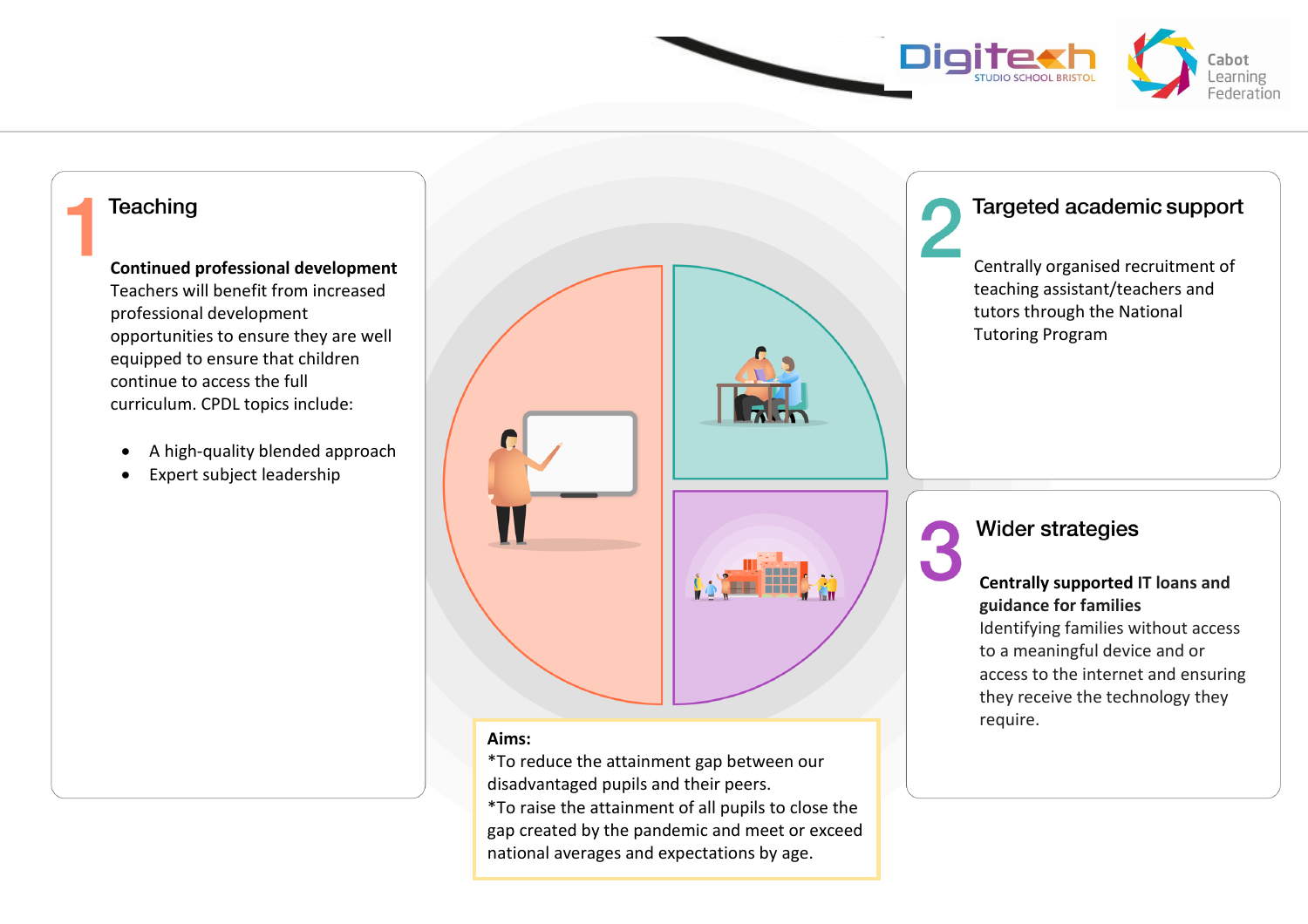# **COVID-19 catch-up premium spending: summary**

| SUMMARY INFORMATION            |                                                  |                                                                                      |         |
|--------------------------------|--------------------------------------------------|--------------------------------------------------------------------------------------|---------|
| Total number of pupils:        | 164 (KS4)                                        | Amount of catch-up premium received per pupil:                                       | £80     |
| Total catch-up premium budget: | Number on roll (n) $x \text{ E80} =$<br>£13, 120 | Additional allocation from the trust to support<br>students to transition to Post 16 | £28,520 |
|                                |                                                  | Total spend:                                                                         | £41,640 |

| English 1-1 catch up                               | 5,482  |                           |
|----------------------------------------------------|--------|---------------------------|
| Maths 1-1 catch up (in house)                      |        |                           |
| Key adult for vulnerable students                  | 11,084 | $(41\% \text{ of costs})$ |
| Blended Learning Co-ordinator & PP Mentor (Salary) | 23,994 |                           |
| <b>Equipment Purchases</b>                         | 1,000  |                           |
| IT Dongles/ Game maker licences for home learning  | 80     |                           |
| <b>Total Costs</b>                                 | 41,640 |                           |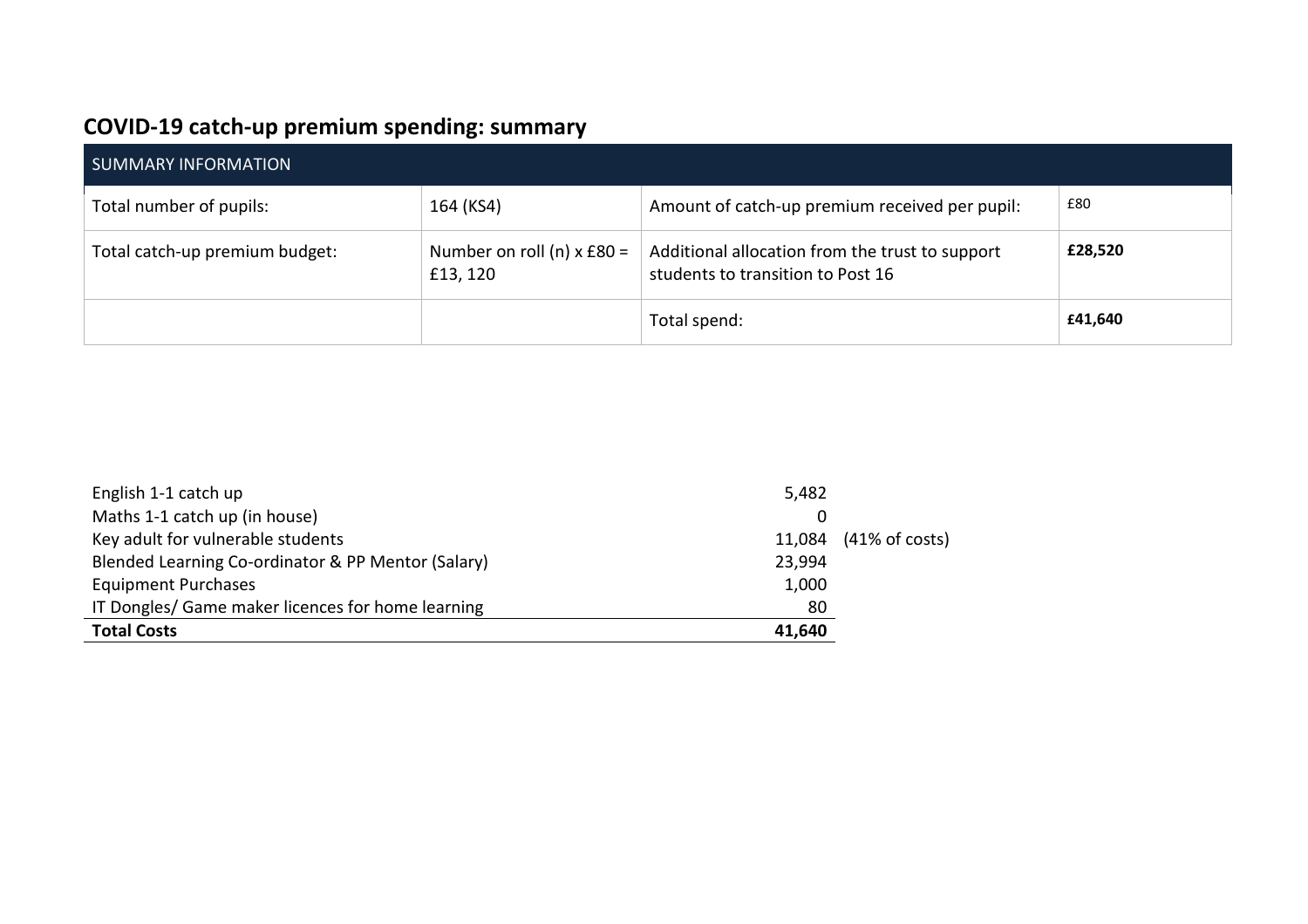# **Barriers to learning**

| <b>BARRIERS TO FUTURE ATTAINMENT</b> |                                                                                                                                                              |  |  |  |
|--------------------------------------|--------------------------------------------------------------------------------------------------------------------------------------------------------------|--|--|--|
|                                      | <b>Academic barriers:</b>                                                                                                                                    |  |  |  |
| A                                    | Falling behind on the course delivery in exam subjects.                                                                                                      |  |  |  |
| B                                    | Poor attendance to live lessons. Opting out.                                                                                                                 |  |  |  |
| C                                    | Poor engagement with online learning and limited turn in of work.<br>Parents and children may be less engaged in live learning than they are when in school. |  |  |  |
| <b>ADDITIONAL BARRIERS</b>           |                                                                                                                                                              |  |  |  |
| <b>External barriers:</b>            |                                                                                                                                                              |  |  |  |
| D                                    | Low emotional resilience                                                                                                                                     |  |  |  |
| E                                    | Poor mental health                                                                                                                                           |  |  |  |
|                                      | No access to a good quality device or sharing with siblings                                                                                                  |  |  |  |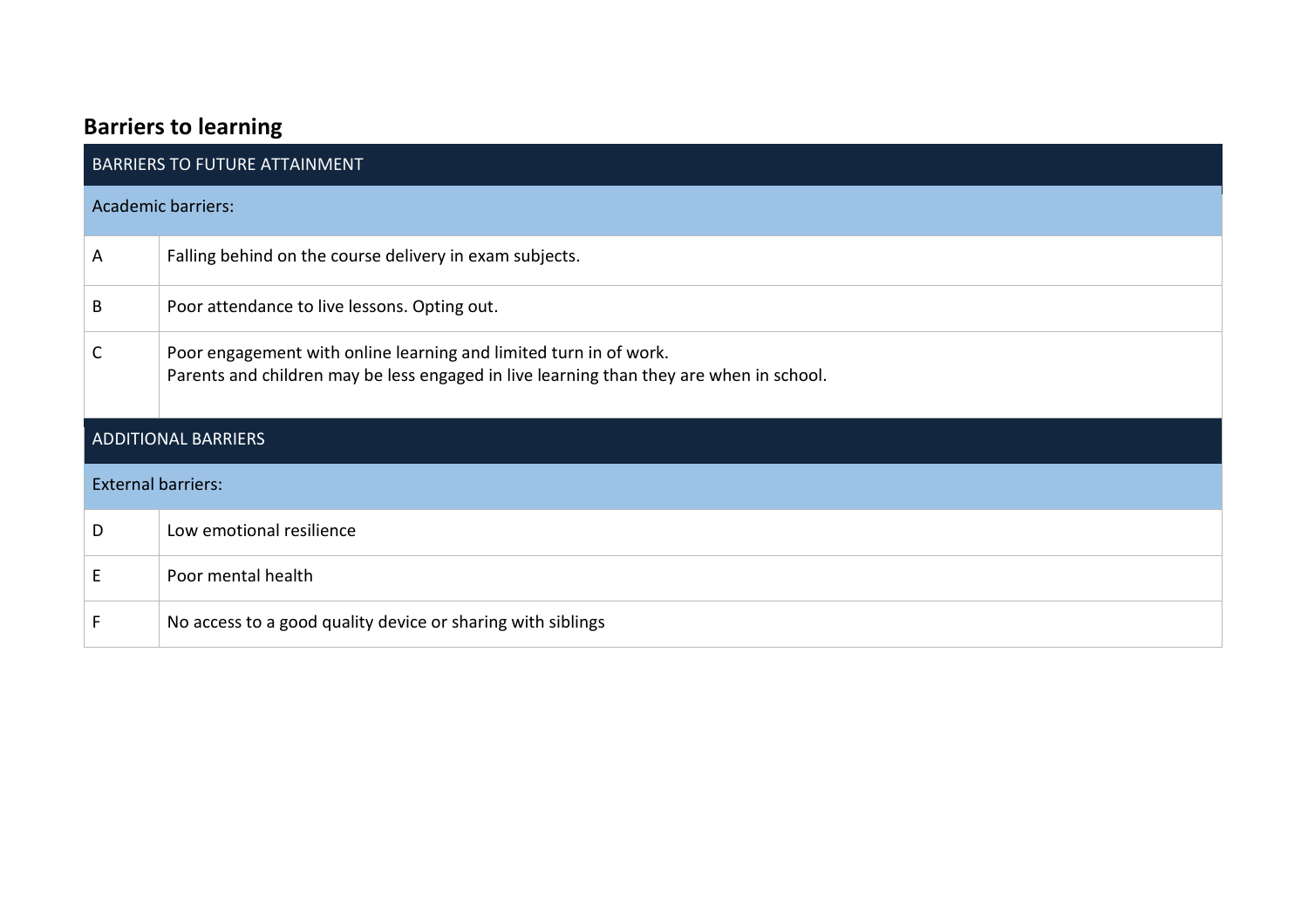# **Planned expenditure for current academic year**

| <b>Quality of teaching for all</b>                                                                                    |                                                                                                                                                                                        |                                                                                                                                                                                                                  |                                                                                                                                                                                                                                                                                                   |                                        |                               |                              |
|-----------------------------------------------------------------------------------------------------------------------|----------------------------------------------------------------------------------------------------------------------------------------------------------------------------------------|------------------------------------------------------------------------------------------------------------------------------------------------------------------------------------------------------------------|---------------------------------------------------------------------------------------------------------------------------------------------------------------------------------------------------------------------------------------------------------------------------------------------------|----------------------------------------|-------------------------------|------------------------------|
| <b>Action</b>                                                                                                         | Intended outcome and success<br>criteria                                                                                                                                               | What's the evidence and<br>rationale for this choice?                                                                                                                                                            | How will you make sure<br>it's implemented well?                                                                                                                                                                                                                                                  | <b>Staff</b><br>lead                   | When will you<br>review this? | <b>Cost from</b><br>catch up |
| Continued<br>professional<br>development to<br>support a high-<br>quality blended<br>approach during the<br>pandemic. | Teachers are well supported to<br>effectively enact the full<br>curriculum both on site and at<br>distance.                                                                            | EEF PP report June 2010<br>recommends schools take a<br>tiered approach with teaching<br>being the top priority,<br>including professional<br>development, training and<br>support for early career<br>teachers. | Regular support and<br>challenge from central<br>academy trust team. This<br>is monitored through a<br>variety of trust wide<br>mechanisms- including but<br>not limited to: ARMS<br>(academy review<br>meetings), ARVS (academy<br>review visits) and<br>Academy council and<br>scrutiny panels. | <b>LJO</b><br>SCO                      | Termly                        | £0                           |
| Professional<br>development for our<br>subject leaders to<br>become experts of<br>the curriculum.                     | Subject leaders understand our<br>exam specifications and<br>pandemic modifications and act<br>as experts in the understanding<br>of progression and pedagogy<br>within their subject. |                                                                                                                                                                                                                  |                                                                                                                                                                                                                                                                                                   | <b>LJO</b><br>WIL<br>SCO<br><b>MMO</b> | Termly                        | £0                           |
|                                                                                                                       |                                                                                                                                                                                        |                                                                                                                                                                                                                  |                                                                                                                                                                                                                                                                                                   | Total budgeted cost:                   |                               | £0                           |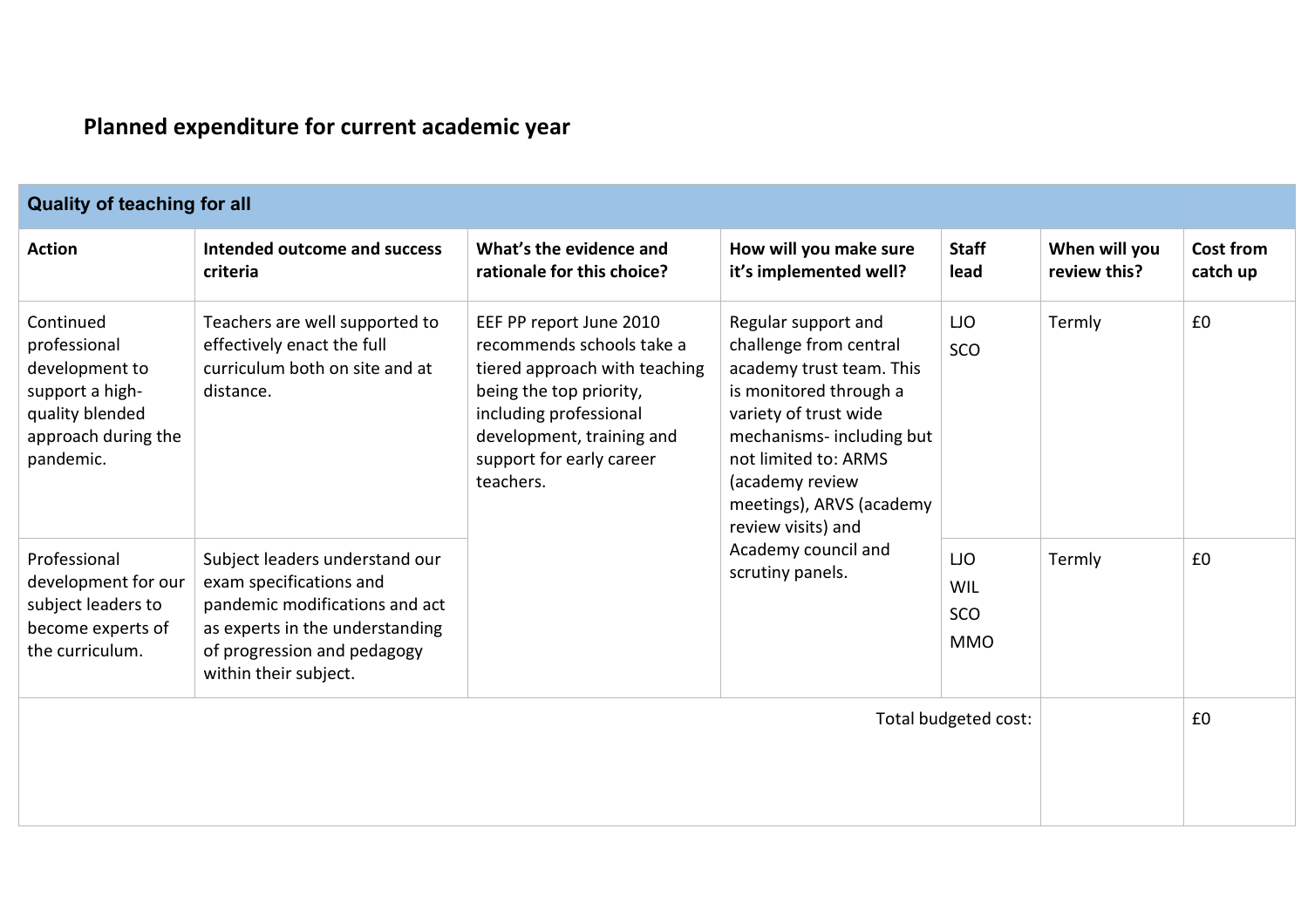| <b>Targeted support</b>                                                                                                                                                                                                                                                                        |                                                                                                                                                                               |                                                                                                                                                                                                                                                                                                                                                                                                     |                                                                                                                                                                                                                                                                                             |                                        |                                                                             |                       |
|------------------------------------------------------------------------------------------------------------------------------------------------------------------------------------------------------------------------------------------------------------------------------------------------|-------------------------------------------------------------------------------------------------------------------------------------------------------------------------------|-----------------------------------------------------------------------------------------------------------------------------------------------------------------------------------------------------------------------------------------------------------------------------------------------------------------------------------------------------------------------------------------------------|---------------------------------------------------------------------------------------------------------------------------------------------------------------------------------------------------------------------------------------------------------------------------------------------|----------------------------------------|-----------------------------------------------------------------------------|-----------------------|
| <b>Action</b>                                                                                                                                                                                                                                                                                  | Intended outcome and success<br>criteria                                                                                                                                      | What's the evidence and<br>rationale for this choice?                                                                                                                                                                                                                                                                                                                                               | How will you make sure it's<br>implemented well?                                                                                                                                                                                                                                            | <b>Staff</b><br>lead                   | When will you<br>review this?                                               | Cost from<br>catch up |
| To ensure children<br>return to learning<br>quickly after periods<br>of absence/learning at<br>home.                                                                                                                                                                                           | Children's emotional, social and<br>academic needs are met swiftly on<br>return to school meaning they<br>receive the right support to return<br>to learning in school.       | The investment of the trust into<br>expertise to support the recovery<br>of education for all has included<br>work with Barry Carpenter,<br>Professor in Mental Health at<br>Oxford Brookes University.<br>A thorough approach to support<br>pupils on return to school has<br>also been advocated by the EEF,<br>who state that 'All pupils will<br>need support to transition back<br>to school'. | Regular support and<br>challenge from central<br>academy trust team. This is<br>monitored through a variety<br>of trust wide mechanisms-<br>including but not limited to:<br>ARMS (academy review<br>meetings), ARVS (academy<br>review visits) and Academy<br>council and scrutiny panels. | <b>LJO</b><br><b>TPR</b><br><b>SBE</b> | Regular formative<br>assessment in the<br>classroom.                        | £11,084               |
| To ensure that<br>students engage with<br>online and remote<br>learning.<br>Teachers offer 1-1 and<br>small group feedback<br>for students and in<br>particular<br>disadvantaged<br>students.<br>To ensure that<br>formative assessment<br>and feedback is a<br>feature of online<br>learning. | To reduce the attainment gap<br>between our disadvantaged pupils<br>and their peers.<br>To raise the attainment of all pupils<br>to close the gap created by the<br>pandemic. | EEF state that 'Tuition delivered<br>by qualified teachers is likely to<br>have the highest impact.<br>However, tuition delivered by<br>tutors, teaching assistants, or<br>trained volunteers can also be<br>effective.'<br>EEF small group tuition +4<br>months.                                                                                                                                   |                                                                                                                                                                                                                                                                                             | <b>LJO</b><br>SCO<br>WIL               | Regular formative<br>assessment in the<br>on-site and virtual<br>classroom. | £0                    |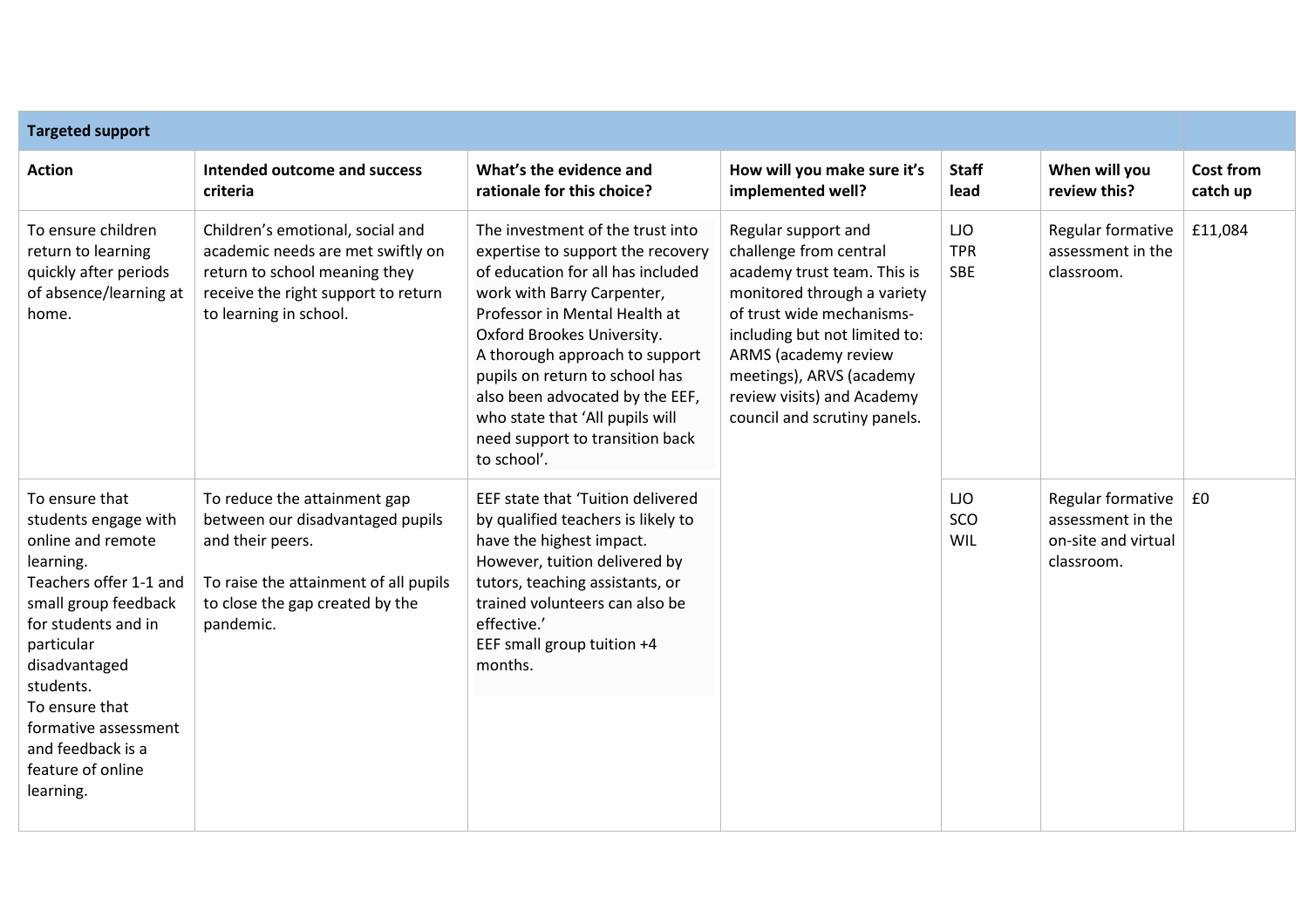| <b>Additional role</b><br>created to support<br>students to engage<br>with online learning,<br>working both to<br>resolve technical<br>issues and to motivate<br>and engage struggling<br>students. Regular<br>follow up and liaison<br>with subject teachers<br>where appropriate. | To reduce the attainment gap<br>between our disadvantaged pupils<br>and their peers.<br>To raise the attainment of all pupils<br>to close the gap created by the<br>pandemic. | Experience from lockdown 1<br>demonstrates that where existing<br>staff performed this role it was<br>effective in supporting those at<br>risk of falling behind within this<br>setting.<br>The creation of a specific<br>additional role has enabled this<br>previously effective intervention<br>to extend into this academic year. | <b>TPR</b><br><b>SBE</b><br><b>ACA</b> | Bi-termly | £23,994 |
|-------------------------------------------------------------------------------------------------------------------------------------------------------------------------------------------------------------------------------------------------------------------------------------|-------------------------------------------------------------------------------------------------------------------------------------------------------------------------------|---------------------------------------------------------------------------------------------------------------------------------------------------------------------------------------------------------------------------------------------------------------------------------------------------------------------------------------|----------------------------------------|-----------|---------|
| Online English/math<br>tuition                                                                                                                                                                                                                                                      | To reduce the attainment gap<br>between our disadvantaged pupils<br>and their peers in the core subjects.                                                                     | EEF state that 'Tuition delivered<br>by qualified teachers is likely to<br>have the highest impact.                                                                                                                                                                                                                                   | <b>MMO</b><br>WIL                      | Termly    | £5,482  |
|                                                                                                                                                                                                                                                                                     |                                                                                                                                                                               |                                                                                                                                                                                                                                                                                                                                       | Total budgeted cost:                   |           | £40,560 |